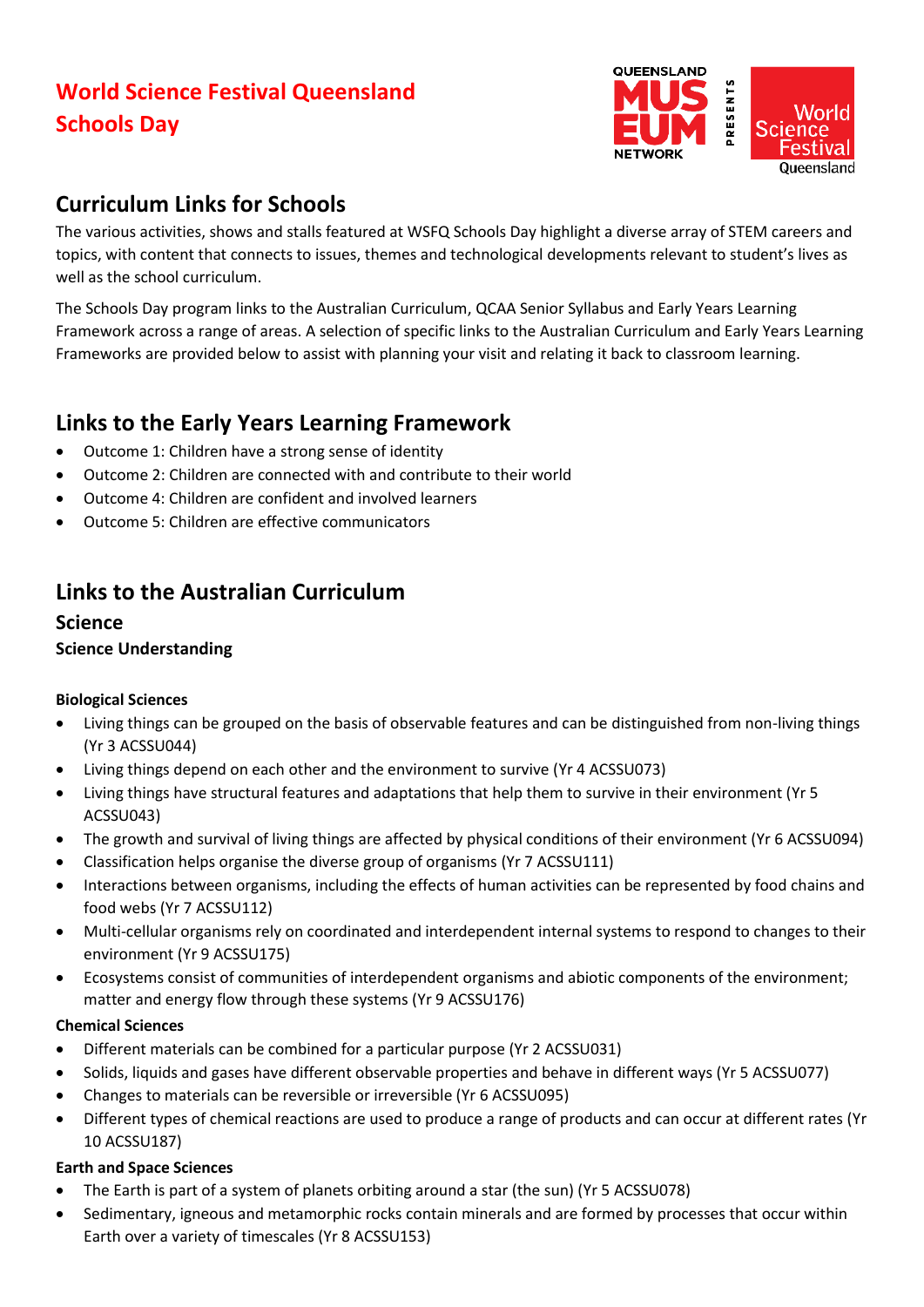# **World Science Festival Queensland Schools Day**



- The universe contains features including galaxies, stars and solar systems, and the Big Bang theory can be used to explain the origin of the universe (Yr 10 ACSSU188)
- Global systems, including the carbon cycle, rely on interactions involving the biosphere, lithosphere, hydrosphere and atmosphere (Yr 10 ACSSU189)

#### **Physical Sciences**

• Heat can be produced in many ways and can move from one object to another (Yr 3 ACSSU049)

#### **Science as Human Endeavour**

- Science involves observing, asking questions about, and describing changes in, objects and events (Yr 1 ACSHE013, Yr 2 ACSHE021, Yr 3 ACSHE034)
- People use science in their daily lives, including when caring for their environment and living things (Yr 1 ACSHE022, Yr 2 ACSHE035)
- Science involves making predictions and describing patterns and relationships (Yr 3 ACSHE050, Yr 4 ACSHE061, Yr 5 ACSHE081)
- Science knowledge helps people to understand the effect of their actions (Yr 3 ACSHE051, Yr 4 ACSHE062)
- Scientific knowledge is used to solve problems and inform personal and community decisions (Yr 5 ACSHE083)
- Scientific knowledge has changed peoples' understanding of the world and is refined as new evidence becomes available (Yr 8 ACSHE134)
- Scientific understanding, including models and theories, is contestable and is refined over time through a process of review by the scientific community (Yr 9 ACSHE157, Yr 10 ACSHE191)
- Advances in scientific understanding often rely on technological advances and are often linked to scientific discoveries (Yr 9 ACSHE158, Yr 10 ACSHE192)
- Solutions to contemporary issues that are found using science and technology, may impact on other areas of society and may involve ethical considerations (Yr 8 ACSHE135)
- People use science understanding and skills in their occupations and these have influenced the development of practices in areas of human activity (Yr 8 ACSHE136)
- People use scientific knowledge to evaluate whether they accept claims, explanations or predictions, and advances in science can affect people's lives, including generating new career opportunities (Yr 9 ACSHE160, Yr 10 ACSHE194)
- Values and needs of contemporary society can influence the focus of scientific research (Yr 9 ACSHE228, Yr 10 ACSHE230)

#### **Science Inquiry Skills**

• With guidance, plan and conduct scientific investigations to find answers to questions, considering the safe use of appropriate materials and equipment (Yr 3 ACSIS054, Yr 4 ACSIS065)

## **Digital Technologies**

- Recognise and explore digital systems (hardware and software components) for a purpose (Foundation to Yr 2 ACTDIK001)
- Identify and explore a range of digital systems with peripheral devices for different purposes, and transmit different types of data (Yr 3-4 ACTDIK007)